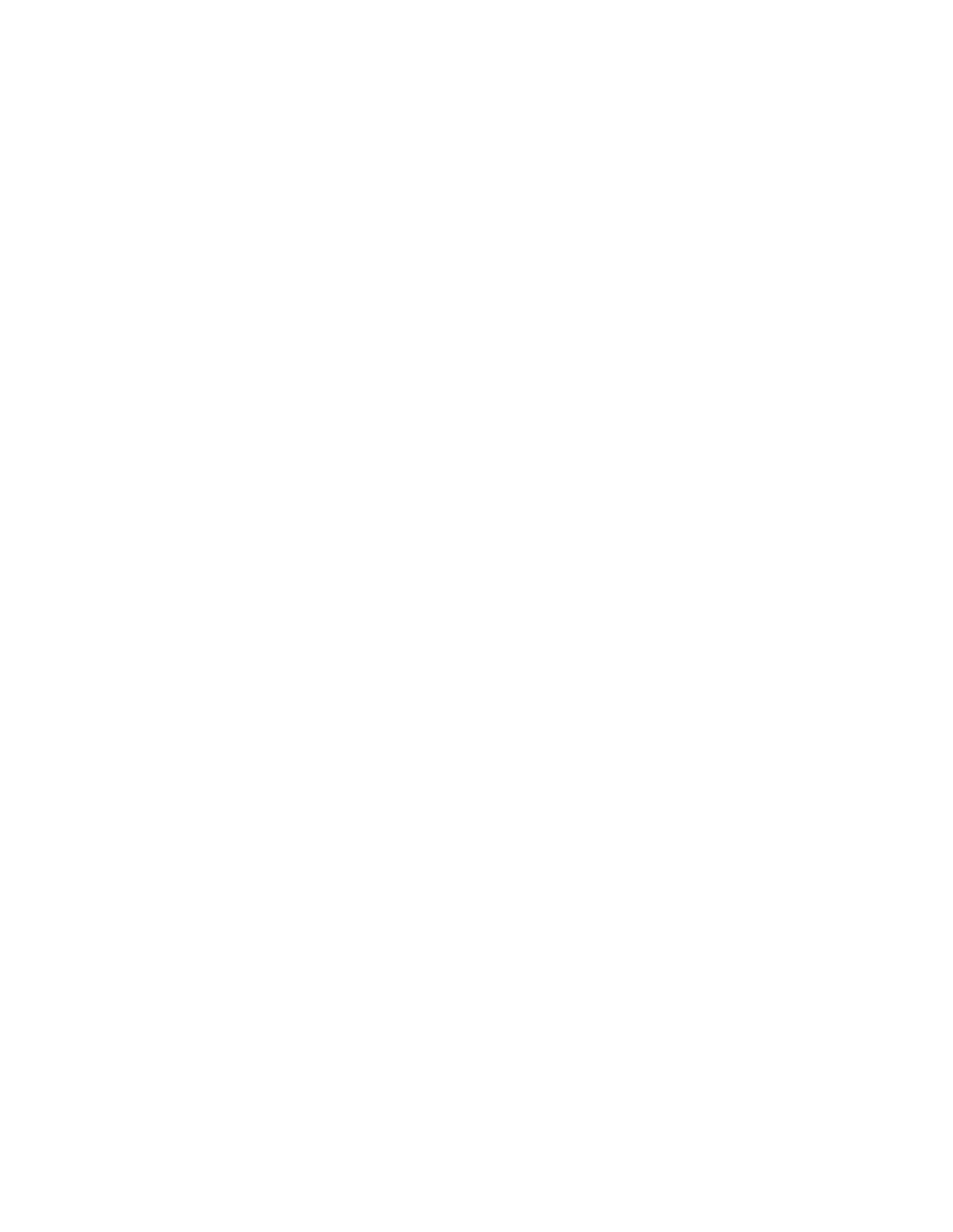

# 2.0 INTRODUCTION AND PURPOSE

The proposed Mammoth Creek Park West New Community Multi-Use Facilities (project) is located within the Town of Mammoth Lakes (Town), in the southwest portion of Mono County, on the eastern side of the Sierra Nevada mountain range. The project site is located at Mammoth Creek Park West (686 Old Mammoth Road) and is comprised of Assessor's Parcel Numbers (APNs) 040- 140-001-000 and 040-140-002-000.

### 2.1 PURPOSE OF THE EIR

The Town is the Lead Agency under the California Environmental Quality Act (CEQA), and has determined that an Environmental Impact Report (EIR) is required for the Mammoth Creek Park West New Community Multi-Use Facilities (project) (State Clearinghouse No. 2016062009). This EIR has been prepared in conformance with CEQA (California Public Resources Code [PRC] Section 21000 et seq.); *CEQA Guidelines* (California Code of Regulations [CCR], Title 14, Section 15000 et seq.); and the rules, regulations, and procedures for implementation of CEQA, as adopted by the Town of Mammoth Lakes. The principal *CEQA Guidelines* sections governing content of this document include Article 9 (*Contents of Environmental Impact Reports*) (Sections 15120 through 15132), and Section 15161 (*Project EIR*).

The purpose of this EIR is to review the existing conditions, analyze potential environmental impacts, and identify feasible mitigation measures to reduce potentially significant effects of the proposed project. For more detailed information regarding the project, refer to Section 3.0, *Project Description*.

This EIR addresses the environmental effects of the project, in accordance with Section 15161 of the *CEQA Guidelines*. As referenced in Section 15121(a) of the *CEQA Guidelines*, the primary purposes of this EIR are to:

- · Inform decision-makers and the public generally of the significant environmental effects of a project;
- · Identify possible ways to minimize the significant effects of the project; and
- Describe reasonable alternatives to the project.

Mitigation measures are provided that may be adopted as conditions of approval to avoid or minimize the significance of impacts resulting from the project. In addition, this EIR is the primary reference document in the formulation and implementation of a mitigation monitoring program for the proposed project.

The Town of Mammoth Lakes (which has the principal responsibility of processing and approving the project) and other public (i.e., responsible and trustee) agencies that may use this EIR in the decision-making or permit process will consider the information in this EIR, along with other information that may be presented during the CEQA process. Environmental impacts are not always mitigatable to a level considered less than significant; in those cases, impacts are considered significant unavoidable impacts. In accordance with Section 15093(b) of the *CEQA Guidelines*, if a public agency approves a project that has significant impacts that are not substantially mitigated (i.e.,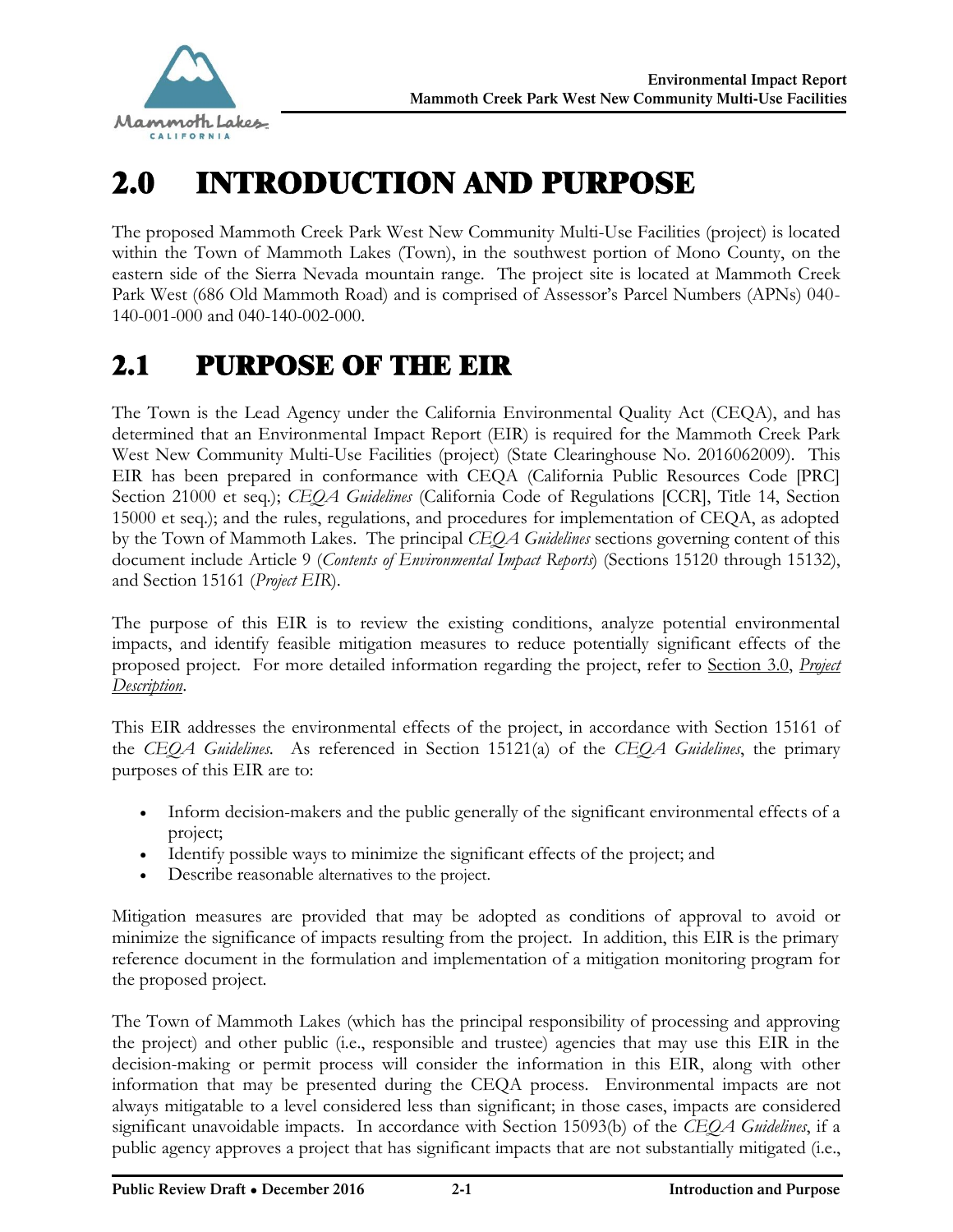

significant unavoidable impacts), the agency shall state in writing the specific reasons for approving the project, based on the Final EIR and any other information in the public record for the project. This is termed, per Section 15093 of the *CEQA Guidelines*, a "statement of overriding considerations."

This document analyzes the environmental effects of the project to the degree of specificity appropriate to the current proposed actions, as required by Section 15146 of the *CEQA Guidelines*. The analysis considers the activities associated with the project to determine the short-term and long-term effects associated with their implementation. This EIR discusses both the direct and indirect impacts of this project, as well as the cumulative impacts associated with other past, present, and reasonably foreseeable future projects.

# 2.2 COMPLIANCE WITH CEQA

#### PUBLIC REVIEW OF DRAFT EIR

In accordance with Sections 15087 and 15105 of the *CEQA Guidelines*, this Draft EIR will be circulated for a 45-day public review period, beginning on December 29, 2016. Interested agencies and members of the public are invited to comment in writing on the information contained in this document. Persons and agencies commenting are encouraged to provide information that they believe is missing from the Draft EIR and to identify where the information can be obtained. All comment letters received before the close of the public review period will be responded to in writing, and the comment letters, together with the responses to those comments, will be included in the Final EIR.

Comment letters should be sent to:

Town of Mammoth Lakes Community and Economic Development Department P.O. Box 1609 Mammoth Lakes, CA 93546 Attn: Ms. Sandra Moberly, Community and Economic Development Manager [smoberly@townofmammothlakes.ca.gov](mailto:smoberly@townofmammothlakes.ca.gov)

#### FINAL EIR

The Final EIR will consist of the Draft EIR, revisions to the Draft EIR (if any), and responses to all written comments addressing concerns raised in the comments of responsible agencies, the public, and any other reviewing parties. After the Final EIR is completed, and at least ten days prior to the certification hearing, a copy of the response to comments made by public agencies on the Draft EIR will be provided to the commenting agencies.

# 2.3 NOTICE OF PREPARATION/ EARLY CONSULTATION (SCOPING**)**

In compliance with the *CEQA Guidelines*, the Town of Mammoth Lakes has provided opportunities for various agencies and the public to participate in the environmental review process. During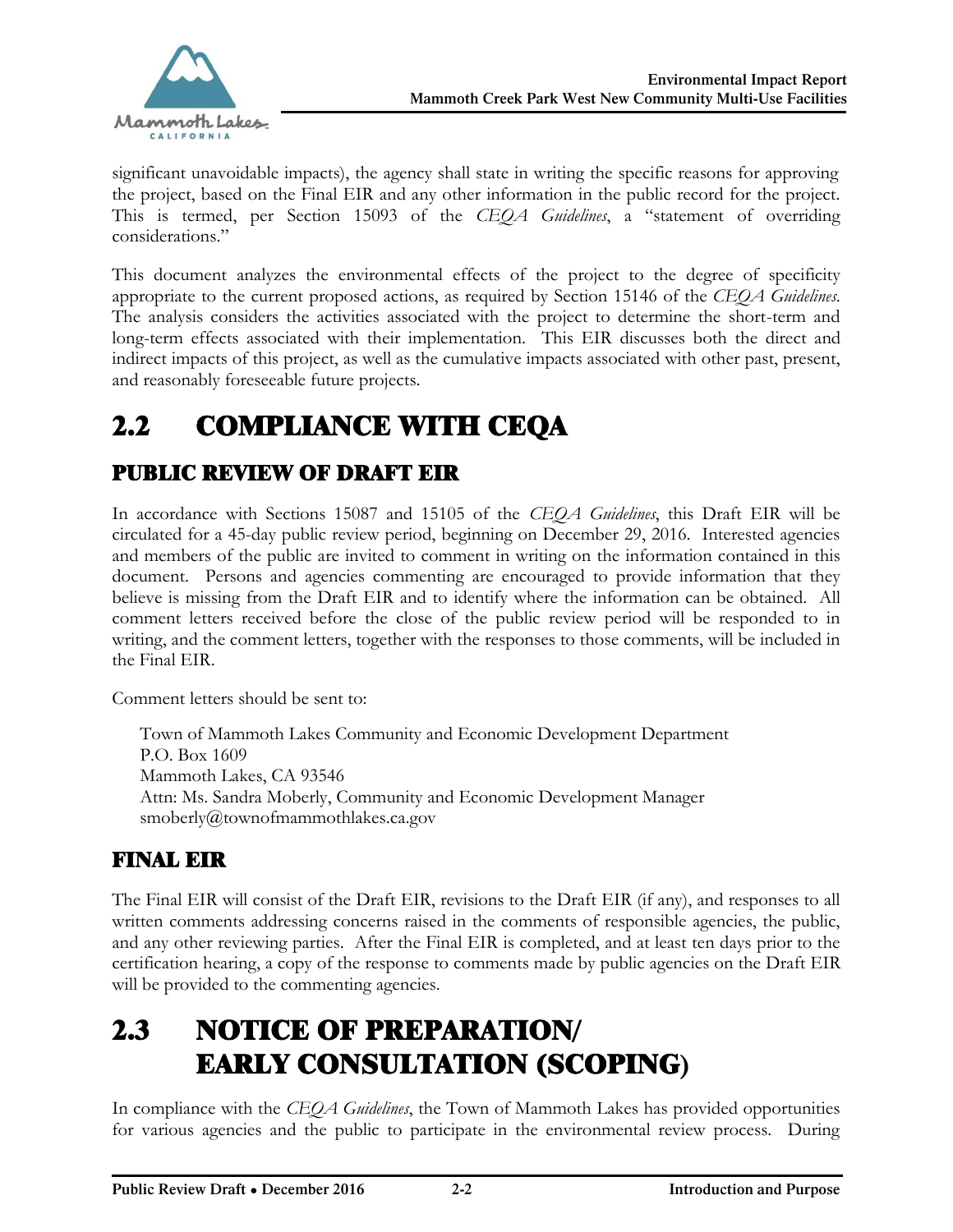

preparation of the Draft EIR, efforts were made to contact various Federal, State, regional, and local government agencies and other interested parties to solicit comments on the scope of the review in this document. This included the distribution of a Notice of Preparation (NOP) to various responsible agencies, trustee agencies, and interested parties. In addition, a public scoping meeting was held on June 8, 2016 in the Town of Mammoth Lakes Town Council Chambers located at 437 Old Mammoth Road.

Pursuant to Section 15082 of the *CEQA Guidelines*, as amended, the Town of Mammoth Lakes circulated an NOP directly to public agencies (including the State Clearinghouse Office of Planning and Research), special districts, and members of the public who had requested such notice. The NOP was distributed on June 2, 2016, with the 30-day public review period concluding on July 1, 2016. The purpose of the NOP was to formally announce the preparation of a Draft EIR for the proposed project, and that, as the Lead Agency, the Town was soliciting input regarding the scope and content of the environmental information to be included in the EIR. The NOP provided preliminary information regarding the anticipated range of impacts to be analyzed within the EIR. The NOP and NOP comments are provided as Appendix 11.1, *Initial Study/Notice of Preparation and Comment Letters*. The NOP comments included the following:

- · Impacts to Native American and tribal cultural resources (refer to Section 5.4, *Cultural Resources*);
- · Impacts to archaeological resources (refer to Section 5.4, *Cultural Resources*);
- · Impacts related to public transit, bicycle, or pedestrian facilities (refer to Section 5.5, *Traffic and Circulation*);
- · Traffic safety and potential traffic hazards (refer to Section 5.5, *Traffic and Circulation*);
- · Impacts related to groundwater (refer to Section 5.9, *Hydrology and Water Quality*);
- · Aesthetic impacts and alterations to existing visual character in the project area (refer to Section 5.2, *Aesthetics/Light and Glare*);
- · A range of reasonable alternatives to the project and to the location of the project (refer to Section 7.0, *Alternative to the Proposed Project*);
- · Impacts to biological resources (refer to Section 5.3, *Biological Resources*);
- · Impacts related to air quality (refer to Section 5.6, *Air Quality*); and
- Light and glare impacts in the project area (refer to <u>Section 5.2, Aesthetics/Light and Glare</u>).

A comment letter was also sent to the Town Council on October 21, 2015 on behalf of the La Vista Blanc Homeowners' Association, Mammoth Creek Crossing Homeowners' Association, Sunrise Homeowners' Association, and the Chateau Blanc Homeowners' Association. This letter was sent prior to the NOP being released for public review, and was directed to the Town Council's October 21, 2015 hearing where the Town was considering an authorization to proceed with conceptual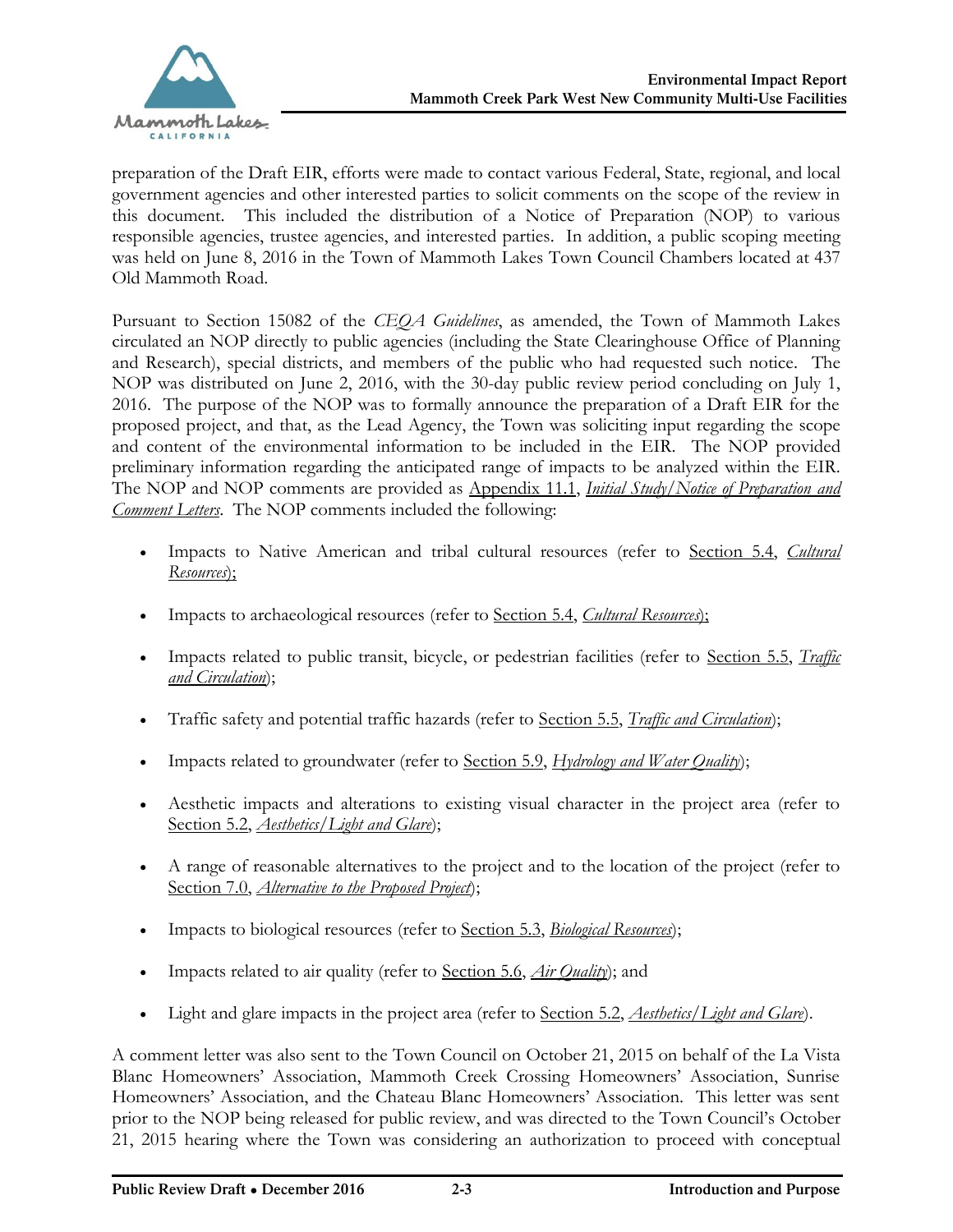

design and environmental review for the proposed project. Beyond the comments raised during the NOP period, additional concerns that were raised by the Homeowners' Associations included the following:

- · Noise created by the proposed project in the vicinity of the site (refer to Section 5.8, *Noise*);
- · Consistency with local planning documentation, goals, and policies (refer to Section 5.1, *Land Use and Relevant Planning*);
- · Police and fire protection services and impacts to public safety (refer to Section 8.0, *Effects Found Not To Be Significant*);
- · Water quality impacts by the proposed project (refer to Section 5.9, *Hydrology and Water Quality*);
- · Impacts related to storm water collection and treatment (refer to Section 5.9, *Hydrology and Water Quality*);
- · Impacts related to soil erosion (refer to Section 8.0, *Effects Found Not To Be Significant*); and
- · Impacts related to hazardous materials in the project area (refer to Section 8.0, *Effects Found Not To Be Significant*).

# 2.4 FORMAT OF THE EIR

The Draft EIR is organized into the following sections:

- · Section 1.0, *Executive Summary*, provides a brief project description and summary of the environmental impacts and mitigation measures.
- · Section 2.0, *Introduction and Purpose*, provides CEQA compliance information.
- · Section 3.0, *Project Description*, provides a detailed project description indicating project location, background, and history; project characteristics, phasing, and objectives; as well as associated discretionary actions required.
- · Section 4.0, *Basis of Cumulative Analysis*, describes the approach and methodology for the cumulative analysis.
- · Section 5.0, *Environmental Analysis*, contains a detailed environmental analysis of the existing conditions, potential project impacts, recommended mitigation measures, and possible unavoidable adverse impacts for a number of environmental topic areas.
- · Section 6.0, *Other CEQA Considerations*, discusses the long-term implications of the proposed action. Irreversible environmental changes that would be involved in the proposed action, should it be implemented, are considered. The project's growth-inducing impacts, including the potential for population growth, and energy conservation impacts are also discussed.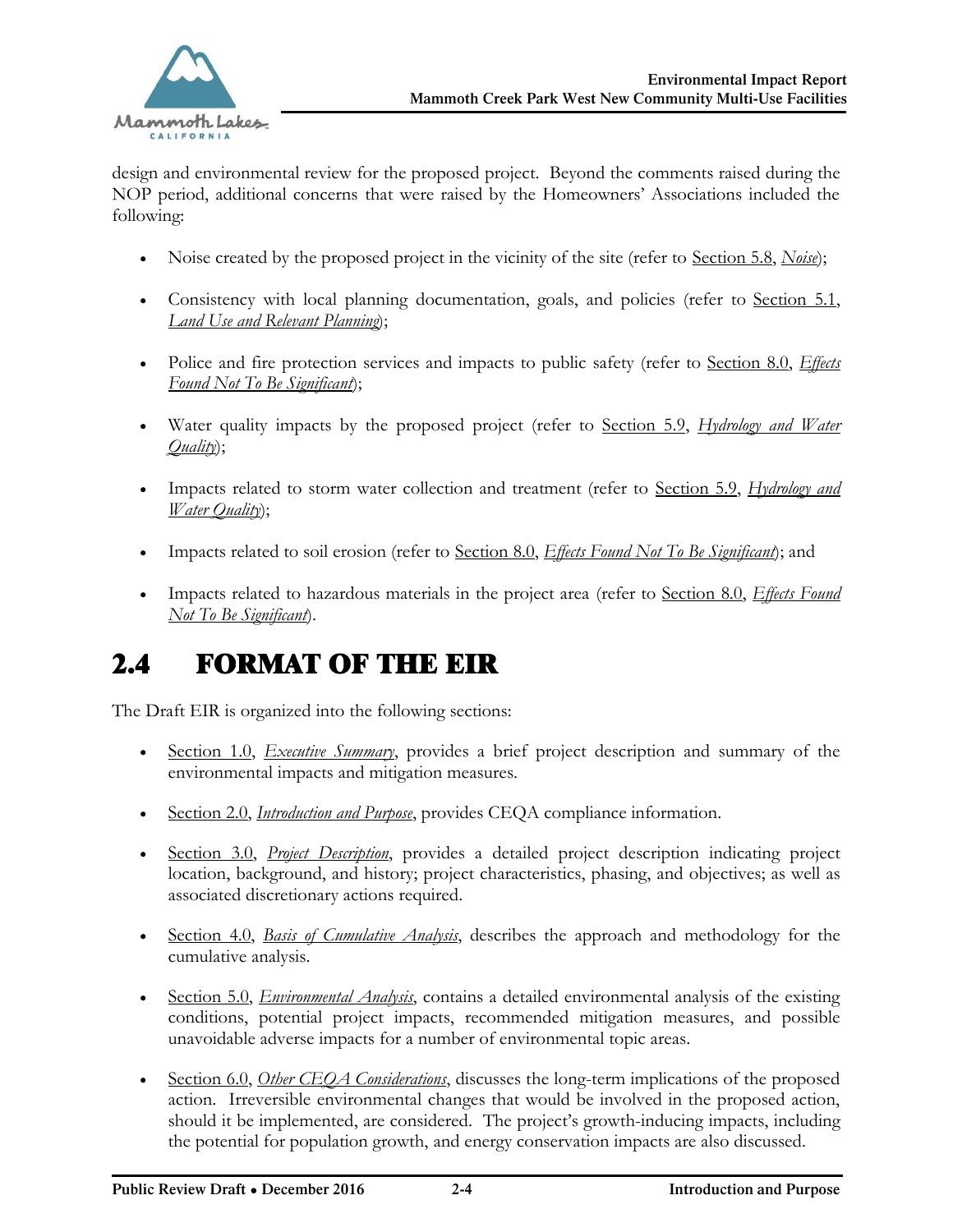

- Section 7.0, *Alternatives to the Proposed Action*, describes a reasonable range of alternatives to the project or to the location of the project that could avoid or substantially lessen the significant impact of the project and still feasibly attain the basic project objectives.
- · Section 8.0, *Effects Found Not To Be Significant*, provides an explanation of potential impacts that have been determined not to be significant.
- · Section 9.0, *Organizations and Persons Consulted*, identifies all Federal, State, and local agencies, other organizations, and individuals consulted.
- Section 10.0, *Bibliography*, identifies reference sources for the EIR.
- Section 11.0, *Appendices*, contains technical documentation for the project.

### 2.5 RESPONSIBLE AND TRUSTEE AGENCIES

Certain projects or actions undertaken by a Lead Agency require subsequent oversight, approvals, or permits from other public agencies in order to be implemented. Such other agencies are referred to as Responsible Agencies and Trustee Agencies. Pursuant to Sections 15381 and 15386 of the *CEQA Guidelines*, as amended, Responsible Agencies and Trustee Agencies are respectively defined as follows:

*"Responsible Agency" means a public agency, which proposes to carry out or approve a project, for which [a] Lead Agency is preparing or has prepared an EIR or Negative Declaration. For the purposes of CEQA, the term "responsible agency" includes all public agencies other than the Lead Agency, which have discretionary approval power over the project. (Section 15381)*

*"Trustee Agency" means a state agency having jurisdiction by law over natural resources affected by a project, which are held in trust for the people of the State of California. Trustee Agencies include; The California Department of Fish and Wildlife, The State Lands Commission; The State Department of Parks and Recreation and The University of California with regard to sites within the Natural Land and Water Reserves System. (Section 15386)*

Responsible and Trustee Agencies and other entities that may use this EIR in their decision-making process or for informational purposes include, but may not be limited to, the following:

- · Mammoth Community Water District;
- · Mammoth Lakes Fire Protection District;
- · Native American Heritage Commission;
- · California Regional Water Quality Control Board (Lahontan);
- · State Water Resources Control Board;
- · Great Basin Unified Air Pollution Control District;
- · California Department of Fish and Wildlife; and
- · U.S. Fish and Wildlife.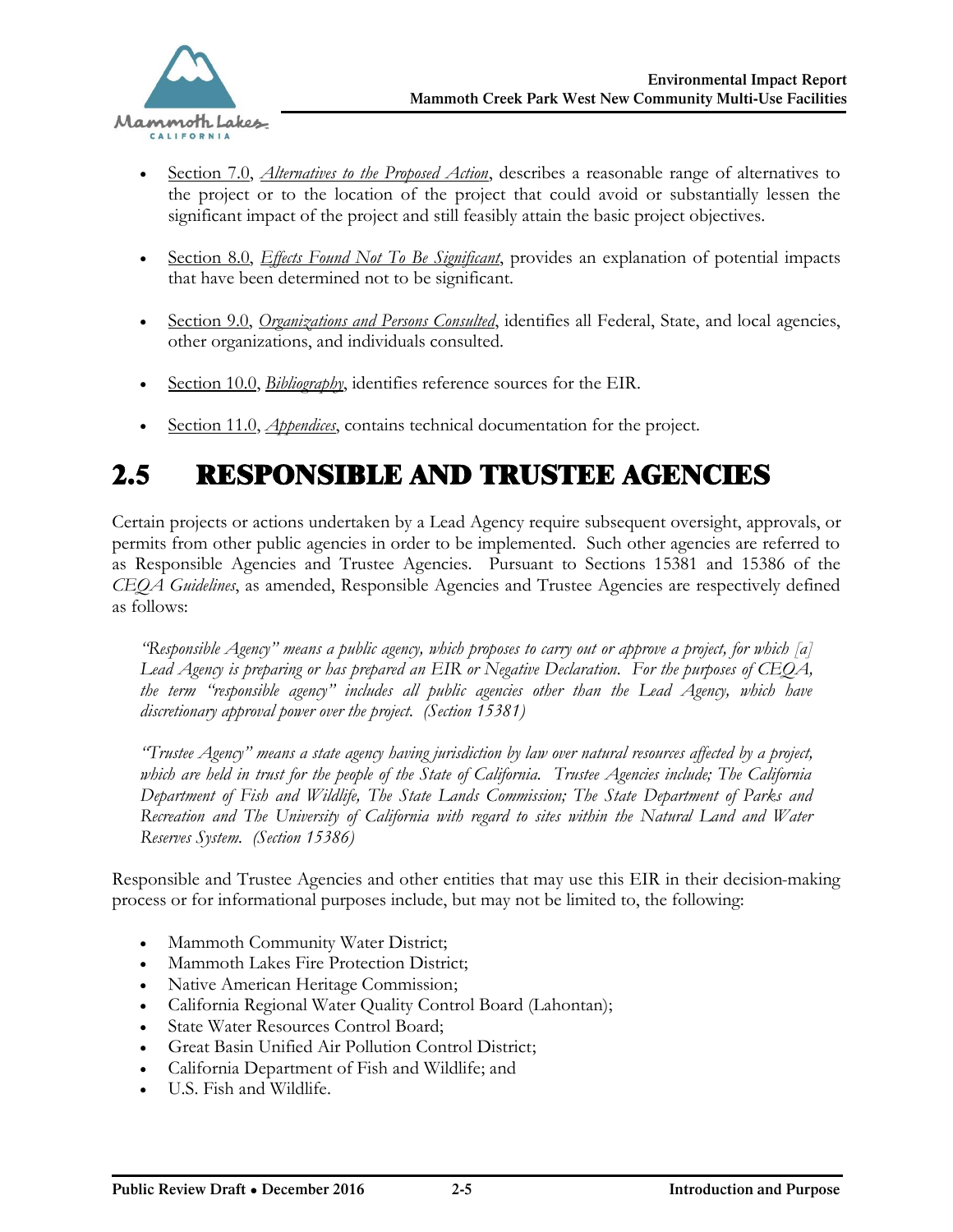

# 2.6 INCORPORATION BY REFERENCE

Pertinent documents relating to this EIR have been cited in accordance with Section 15150 of the *CEQA Guidelines*, which encourages incorporation by reference as a means of reducing redundancy and the length of environmental reports. The following documents are hereby incorporated by reference into this EIR. Information contained within these documents has been utilized for each section of this EIR. These documents are available for review at the Town of Mammoth Lakes Community and Economic Development Department, located at 437 Old Mammoth Road, Suite R, Mammoth Lakes, CA 93546 and on the Town's website: [http://www.townofmammothlakes.ca.gov.](http://www.townofmammothlakes.ca.gov)

- · *Town of Mammoth Lakes General Plan 2007.* The Town of Mammoth Lakes Council adopted the *Town of Mammoth Lakes General Plan 2007* (General Plan) on August 15, 2007. The General Plan establishes standards, guidelines, and priorities that define the community now and for the future. The General Plan is organized by elements. Each element is introduced with an explanation of the intent of the goals, policies, and actions within that element. The General Plan contains the following elements:
	- Economy;
	- Arts, Culture, Heritage, and Natural History;
	- Community Design;
	- Neighborhood and District Character;
	- Land Use;
	- Mobility;
	- Parks, Open Space and Recreation;
	- Resource Management and Conservation; and
	- Public Health and Safety.

It is noted that the Housing and Noise Elements were not updated as part of the General Plan. However, an updated Housing Element was adopted in 2010, and the 2014-2019 Housing Element Update was adopted in June 2014 and revised in May 2015. Additionally, the Town Council amended the Parks, Open Space, and Recreation Element in 2012 with the addition of new policies and one additional goal and revoked the 1990 Parks and Recreation Element.

· *Final Program Environmental Impact Report for the Town of Mammoth Lakes 2005 General Plan Update* (May 2007). The Final Program Environmental Impact Report (General Plan PEIR) analyzed the environmental impacts associated with the update of the Town's General Plan. This update provided the Town's long-range comprehensive direction to guide future development and identified the community's environmental, social, and economic goals. The General Plan PEIR document was prepared as a Program EIR, which is intended to facilitate consideration of broad policy directions, program-level alternatives, and mitigation measures consistent with the level of detail available for the plan. The General Plan PEIR concluded significant and unavoidable impacts regarding aesthetics, air quality, biological resources, public safety and hazards, noise, public services and utilities, and recreation.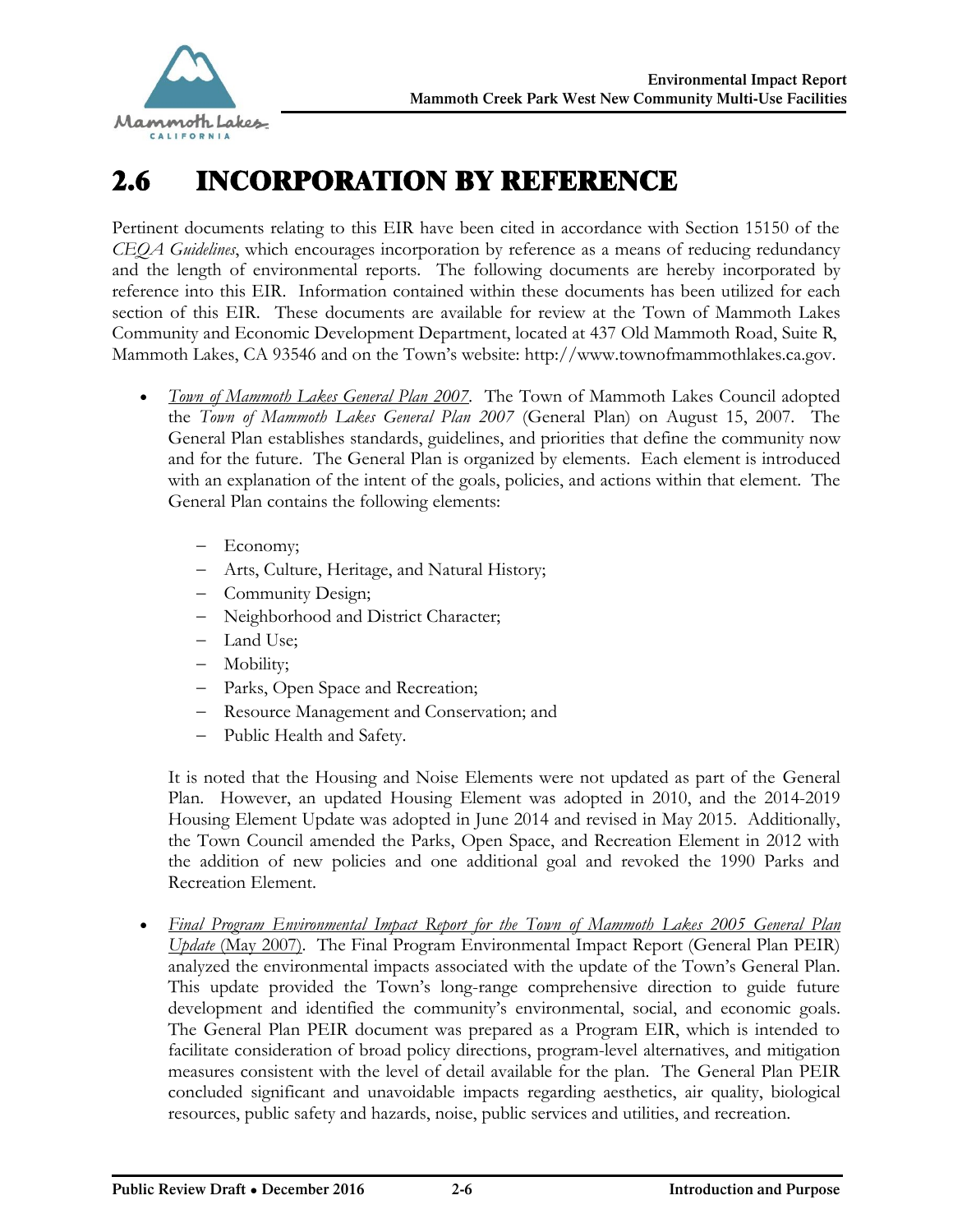

- · *Town of Mammoth Lakes Municipal Code (Municipal Code)*. The *Town of Mammoth Lakes Municipal Code* (Municipal Code) consists of all the regulatory and penal ordinances and administrative ordinances of the Town of Mammoth Lakes. It is the method the Town uses to implement control of land uses, in accordance with General Plan goals and policies. The Town of Mammoth Lakes Zoning Ordinance, Title 17, of the Municipal Code identifies land uses permitted and prohibited according to the zoning category of particular parcels. The Buildings and Construction Ordinance, Title 15, specifies rules and regulations for construction, alteration, and building for uses of human habitation.
- · *Final Mammoth Creek Park Facilities Project Environmental Impact Report (Mammoth Creek Park Facilities Project EIR).* The *Final Mammoth Creek Park Facilities Project Environmental Impact Report*  (1999 Project EIR), dated February 1999, addressed the environmental impacts associated with a similar community park project located at the same site as the proposed project. This project proposed year-round recreational facilities included a dual-use ice/in-line skating outdoor (concrete) area, a 10,000 square foot Community Center, and several other recreational amenities (volleyball court, horseshoe area, expansion of the existing children's play area, dual-use basketball court and overflow parking area, expansion of existing on-site restrooms, fire pit area, climbing wall, and picnic area) to provide a recreational and public gathering place for both residents of and visitors to the Town. The 1999 Project EIR determined that soils/topography, geology/seismic, water quality, water supply, biological resources, air quality, housing, population, public services/utilities, health/safety/nuisance, cultural resources, energy and scarce resources and recreation impacts were found to be less than significant. Where potentially significant environmental impacts with land use compatibility, aesthetics/light and glare, traffic, circulation, and parking, and noise were identified, feasible mitigation measures were recommended that would avoid or lessen adverse environmental effects of the project. The 1999 Project EIR concluded that there were no significant and unavoidable impacts that would occur with implementation of this project. Although the Town prepared the 1999 Project EIR, it was not certified and therefore, cannot be tiered from for the purposes of CEQA and the proposed project.
- · *Town of Mammoth Lakes Parks and Recreation Master Plan.* The Town of Mammoth Lakes Council adopted the *Town of Mammoth Lakes Parks and Recreation Master Plan* (Parks and Recreation Master Plan) on February 1, 2012 to assess the Town's recreation needs for the future and establishes goals and policies that would guide park improvements. The Parks and Recreation Master Plan contains an analysis of the supply, demand, and needs for park and recreation facilities and services within the Town, and includes a comprehensive assessment of public and private facilities available in and around Mammoth Lakes. It also recommends implementation strategies to help meet the challenges of providing parks and recreation facilities and a vision for developing parks and recreation within Mammoth Lakes for the next 17 years.